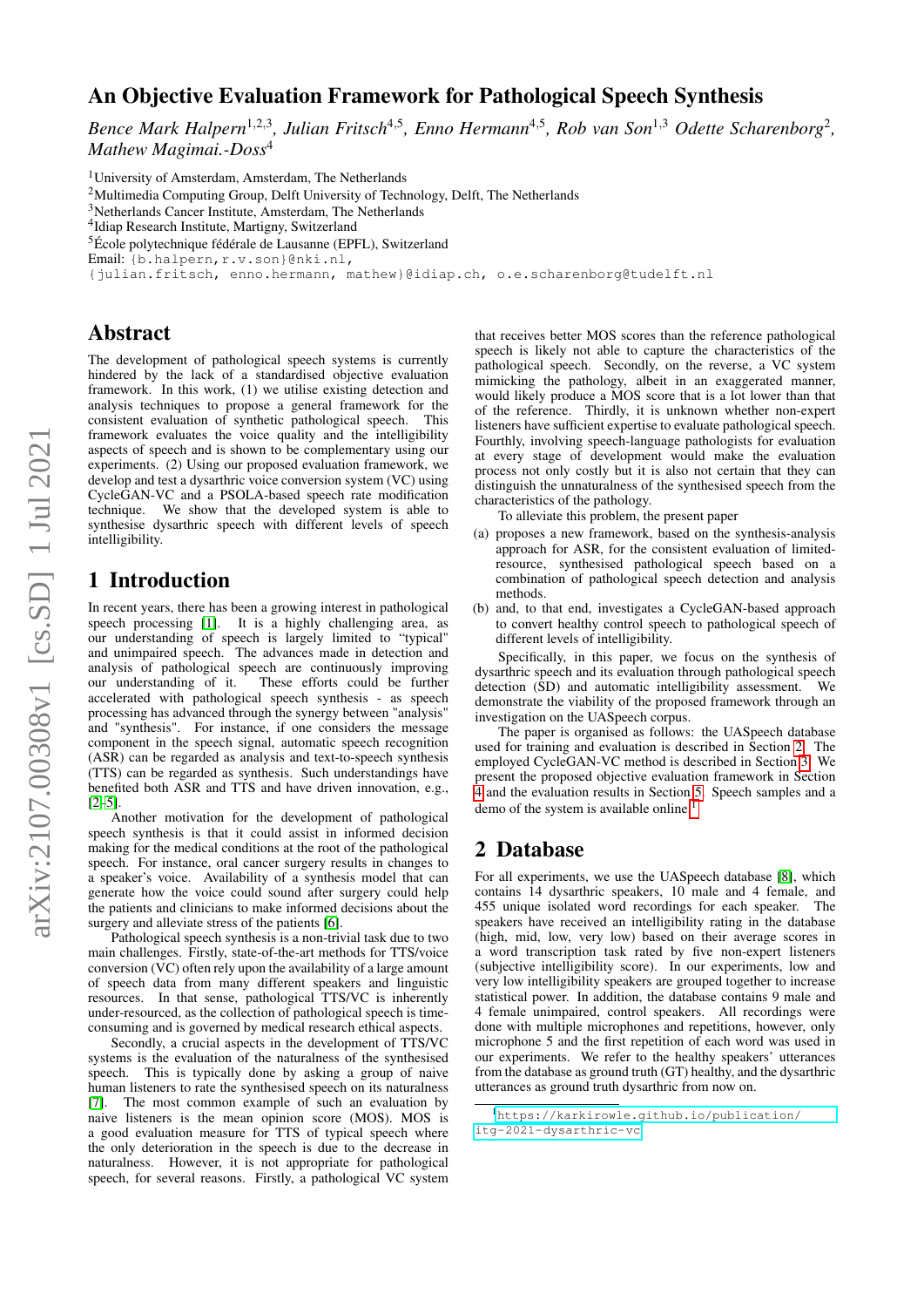

<span id="page-1-2"></span>Figure 1: Training (blue) and conversion (red) setup for dysarthric voice conversion.

# <span id="page-1-0"></span>3 Proposed conversion system

We train a voice conversion model for each dysarthric speaker in the database, using CM08 as a male source speaker and CF04 as a female source speaker. This means that – contrary to traditional VC – we are not only converting speaker traits, we are also aiming to change the intelligibility of the speech. The overall experimental setup is illustrated in Figure [1.](#page-1-2) In the following sections, we will explain the techniques used in detail.

#### 3.1 Speech rate modification and analysis

VC systems (including CycleGAN-VC) do not change the speech rate, but for pathological speech applications, it is essential that VC systems convert this aspect of the speech: e.g., in the case of dysarthric speech, speech rate has been shown to be a reliable predictor of speech severity [\[9\]](#page-4-6). Therefore, prior to conversion, the tempo of the source speech is adjusted to the dysarthric speaker's tempo using the pitch synchronous overlap-add algorithm (PSOLA) [\[10\]](#page-4-7) from Praat [\[11\]](#page-4-8). We've run preliminary tempo modification experiments with WSOLA (sox implementation) and phase vocoding (librosa [\[12\]](#page-4-9) implementation) techniques too, but we found that PSOLA results in the most natural sounding speech. We would like to emphasise that, even though the target speaker's tempo is not generally known beforehand, for all practical purposes, the expected speech rate can be estimated if the severity is known. Such estimation has been already done in various works, such as [\[9,](#page-4-6) [13,](#page-4-10) [14\]](#page-4-11).

Furthermore, a tempo-based data augmentation scheme is used to increase the dataset size in the CycleGAN-VC training, which means that the same speech signal is fed into the neural networks three times with three different speech rates, modified using the pitch synchronous overlap-add algorithm from Praat. The first version is the original unadjusted version of the speech signal, spoken at the rate of the control speaker. The second version is adjusted to the speech rate of the dysarthric speaker. The last version is adjusted to a rate exactly halfway in between the original unadjusted and the dysarthric adjusted. This tempobased data augmentation scheme increases the size of the training<br>set three-fold. We refer to the dataset obtained after the We refer to the dataset obtained after the augmentation as the augmented database, and the speech adjusted to dysarthric speech rate as adjusted speech. Subsequently, the augmented database is preprocessed using the WORLD vocoder [\[15\]](#page-4-12) to obtain the Mel-generalised cepstrum (MCEP), the pitch  $(F<sub>0</sub>)$  and the aperiodicities (AP).

#### 3.2 CycleGAN-VC training and conversion

Previous studies have found that CycleGAN-VC-based systems can improve the speech intelligibility of a dysarthric signal [\[16,](#page-4-13) [17\]](#page-4-14). For this reason, we are interested if a CycleGAN-VC based system can also model the deterioration of speech intelligibility too. An additional benefit of using the CycleGAN-VC is that the system is known to work with small amount (approximately 10 mins) of data, which can be non-parallel. This makes CycleGAN-VC lucrative for pathological speech applications which are inherently low-resourced.

A CycleGAN-VC system is trained with the augmented database  $[18]^2$  $[18]^2$  $[18]^2$  with the same hyperparameters and values (as most hyperparameters are directly adapted from the original CycleGAN paper) for 1000 epochs [\[19\]](#page-4-16). During conversion of the healthy speech to dysarthric speech, only the healthy tempoadjusted speech is used. The MCEPs are then converted using the trained model. The APs are copied. During training, the mean and standard deviation of  $F_0$  values are calculated for both speakers (source and target). The source  $F_0$  is mean-std normalised to the source speaker's  $F_0$  distribution and mean-std unnormalised to the target speaker's  $F_0$  distribution.

# <span id="page-1-1"></span>4 Objective evaluation framework

Pathological speech deviates from healthy speech along several different dimensions. Therefore, the proposed system has Therefore, the proposed system has four parts, each of which evaluates the pathological speech signal generated by the VC from a different angle, together yielding a consistent evaluation measure: a pathological speech detector (Section [4.1\)](#page-1-4), a voice quality measure (Section [4.2\)](#page-2-1), an intelligibility assessment tool (Section [4.3\)](#page-2-2) and an ASR system (Section [4.4\)](#page-2-3).

Before the evaluation experiments, voice activity detection (VAD) is performed using Praat to avoid analysis of non-speech cues [\[11\]](#page-4-8). This VAD is manually checked for quality. Ideally, VAD would be done before training, however, our experiments found that in this case the CycleGAN-VC does not converge well due to the short duration of the utterances.

### <span id="page-1-4"></span>4.1 Voice quality measure: LTAS-LASSO-SD

Long time average spectrum (LTAS) has been successfully used as a voice quality measure [\[20\]](#page-4-17) and predictor for various speech pathologies [\[21,](#page-4-18) [22\]](#page-4-19). Thus, an LTAS based pathological speech detector (SD) will be trained on detecting dysarthric speech using the voice quality cues provided by the LTAS-feature, assessed for generalisation using the GT samples, and then used to evaluate our converted (VC) samples.

The leave-one-out validation scheme used for the LTAS-LASSO-SD is illustrated in Figure [2.](#page-2-4) The main factors considered during the design of this validation scheme were that (1) the speaker who is evaluated should not be included in the training data (2) each speaker should be mapped with a single control speaker so that everyone is only left out during its own evaluation round and that the number of control and pathological speakers remain changed. Two male speakers had no control pairs, so we excluded one with very high intelligbility (M10) and one with very low (M01). The weakness of this experiment design is that male speakers are overrepresented in the dataset. However, the alternative would be one single speaker per gender per severity, which we found an inferior design.

First, an LTAS is extracted based on a 512-point FFT with Hann window and 128 sample frame shift with librosa [\[12\]](#page-4-9) for the control, VC and original dysarthric speech.

The chosen detector model was a LASSO due to its automatic feature selection property. The sparsity penalty was  $\alpha = 10^{-5}$ . The model was trained for a maximum of 1000 iterations. The VC samples are then evaluated on these detector models in terms of accuracy. Furthermore, we investigate to what extent voice quality is influenced by the subjective intelligibility of utterances (taken from the UASpeech database) by performing a Pearson's correlation  $(r)$  between the subjective intelligibility scores and mean detection scores of the VC utterances.

<span id="page-1-3"></span> $2$ The implementation used was  $h$ <sup>++</sup> $n$ s: [//github.com/leimao/Voice\\_Converter\\_CycleGAN](https://github.com/leimao/Voice_Converter_CycleGAN)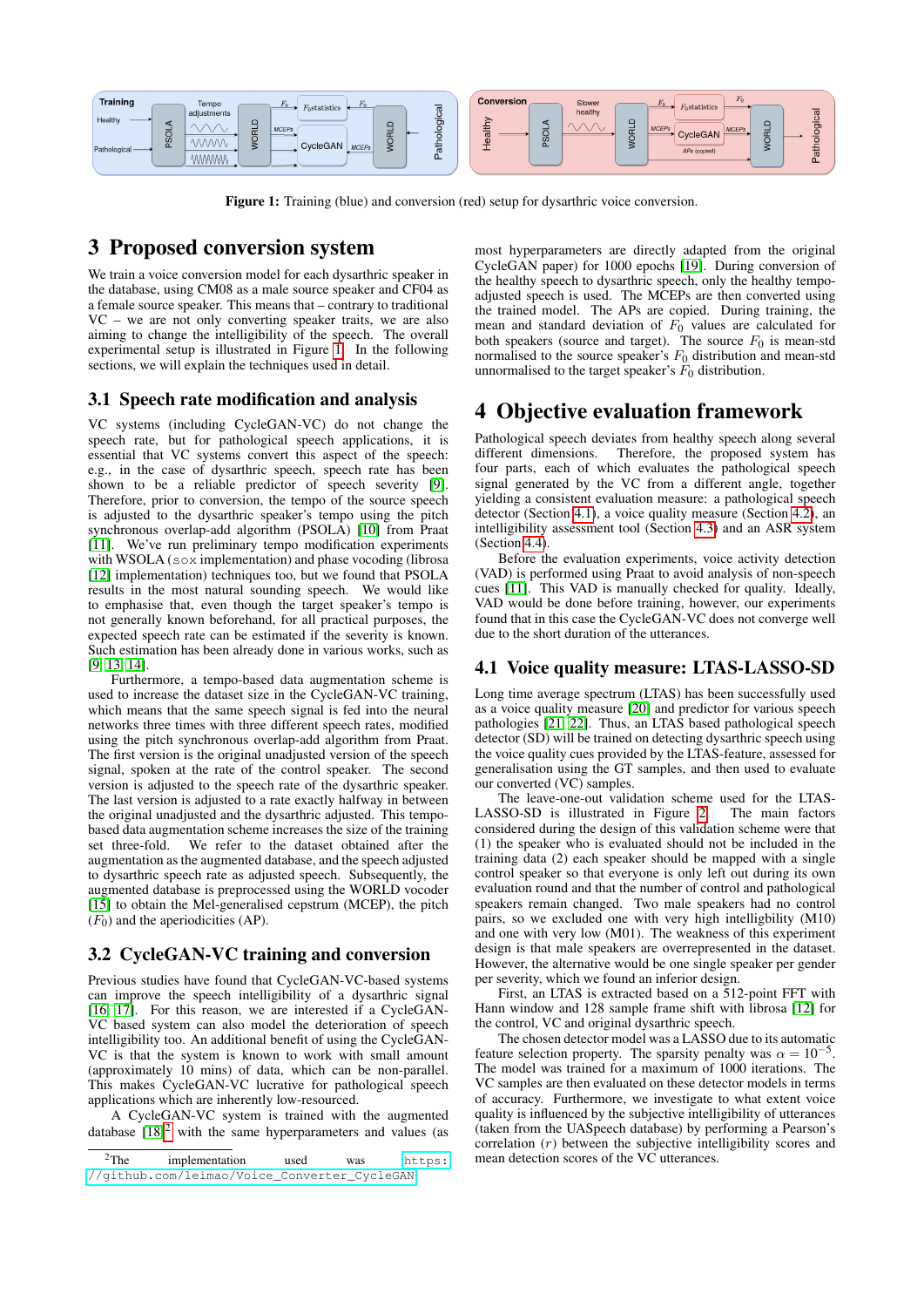

<span id="page-2-4"></span>Figure 2: Leave-one-out validation scheme for LTAS-LASSO-SD. Purple colour shows the excluded speakers. The conversion pair (red) is excluded from the evaluation, and in each fold a different speaker pair (yellow) is left out. The green colour shows the speakers that we are training on. This is repeated for the two genders separately.

### <span id="page-2-1"></span>4.2 Intelligibility decrease measure: LTAS-SKL measure

The idea of the LTAS-SKL measure is the following: each word of a reference speaker is compared to the same word of all other speakers (control and pathological; VC and GT). The comparison is done on the distribution of LTAS energy bins using the symmetric Kullback-Leibler (SKL) divergence. The speakers are then grouped based on intelligibility and the results visualised using a box plot. This way we ensure that the difference in the utterances can only be due to the individual differences in speakers (spread) and due to the differences in intelligibility of the healthy ground-truth speech and the generated pathological speech (median). Here, a normalised LTAS with a 1024-point FFT with Hann window and 256 sample frame shift is extracted. A t-test is used to check the significance of the difference in intelligibility.

#### <span id="page-2-2"></span>4.3 PPG-DTW-based utterance verification

The phonetic posteriorgram (PPG)-dynamic time warping (DTW) method [\[23\]](#page-4-20) evaluates pathological utterances by matching them to a healthy reference utterance of the same word and aligning their PPG sequences with DTW. To verify an utterance, the DTW matching score is converted into a probability  $P_c$ , by plugging it into a logistic function, c denoting the control class; an utterance is hence verified correctly if  $P_c \ge$ 0.5. A speaker's intelligibility is then estimated in terms of the percentage correctly verified utterances, just as in human listening tests.

For our experiments, we used an SKL local cost function in the DTW implementation and posterior sequences of 45 context-independent phones (PPG). Spearman's  $\rho$  and Pearson's correlation  $r$  analyses between the intelligibility estimates of the dysarthric speech GT and the VC speech, show that the method performs at  $\rho = .965$ ,  $r = .854$ , which is comparable to other state-of-the-art methods such as [\[24\]](#page-4-21). The evaluation is repeated on the WORLD vocoder resynthesised GT dysarthric signals to see if vocoding affects the intelligibility estimates.

#### <span id="page-2-3"></span>4.4 ASR based intelligibility evaluation

As an additional objective intelligibility measure, we use the word error rate (WER) of an ASR system trained only on unimpaired control speakers. We examine whether the VC speech gives comparable results to the GT dysarthric data to show that the VC system learns to model the lower intelligibility of dysarthric speech.

We trained acoustic models with the Kaldi ASR toolkit [\[25\]](#page-4-22) on block 2 and 3 of the UASpeech corpus, which contain distinct sets of words from block 1 that was used for VC. We trained the acoustic models on the data from all microphones and all control speakers except the 2 source speakers for VC (CM08, CF04), based on an existing Kaldi recipe [\[26\]](#page-4-23) and decode with a unigram grammar that includes all words in the UASpeech corpus. To verify that the results are not specific to a single type of model, we compare both subspace Gaussian mixture models (SGMMs) [\[27\]](#page-4-24) and neural networks trained with the sequence-discriminative lattice-free maximum mutual information (LF-MMI) loss [\[28\]](#page-4-25), the state-of-the-art methods in the GMM and hybrid hidden Markov model/deep neural network ASR paradigms, respectively.

### <span id="page-2-0"></span>5 Results and discussion

#### 5.1 Voice quality measure: LTAS-LASSO-SD

The LTAS-LASSO-SD detectors perform well on the held-out GT speakers, with the best held-out speaker having an accuracy of  $93.15\% \pm 9.75$  (M14), the worst held-out speaker performing with a  $90.84\% \pm 10.1$  (M05). This means that the proposed evaluation framework is able to detect the voice quality of dysarthric speech. On the VC samples the best held-out speaker accuracy is  $100\% \pm 0$  (multiple speakers, i.e., M16, F02, F03, F04, F05) and the worst accuracy is  $92.07\% \pm 6.05$  (M11). This means that the proposed VC system successfully mimics the voice quality aspects of dysarthric speech.

There is a linear relationship between the male speakers' detection scores and the subjective intelligibility scores from UASpeech (male;  $r = -0.85$ , p-value = 0.003), which shows that the intelligibility aspects of the synthesised dysarthric speech are closely related to the voice quality aspects in case of the male speakers. This relationship does not exist in the case of females (female;  $r = -0.02$ , p-value = 0.98). This means, while the voice quality aspects can be heavily influenced by the intelligibility of the speakers in the case of male speakers, the proposed voice quality measure should be used in complement to the other, intelligibility-based measures.

### 5.2 Intelligibility decrease measure: LTAS-SKL

In Figure [3,](#page-3-0) it can be seen that both for the GT (gray) and the VC (red) speakers the median of the LTAS increases (SKL-LTAS dB) as the intelligibility decreases. This increase in the median is significant, except for mid-low VC male and mid-low GT female. This means that VC performs well overall, however it is not that well able to generate dysarthric speech that differentiates between mid and low intelligibility.

#### <span id="page-2-5"></span>5.3 PPG-DTW-based utterance verification

Table [5.3](#page-2-5) shows that the correlations between the subjective and objective intelligibility scores are high, and are significant for all male speakers, meaning that the proposed VC model successfully captures characteristics of dysarthric speech that influence intelligibility for male speakers. The results also show high correlation for female speakers, though not significant, which might be due to the lower number of female speakers. Additionally, it can be seen that overall there is a correlation gap between the WORLD all (copy synthesis) and VC all (conversion). This indicates that conversion performance is not limited by the vocoder, but rather by the used model.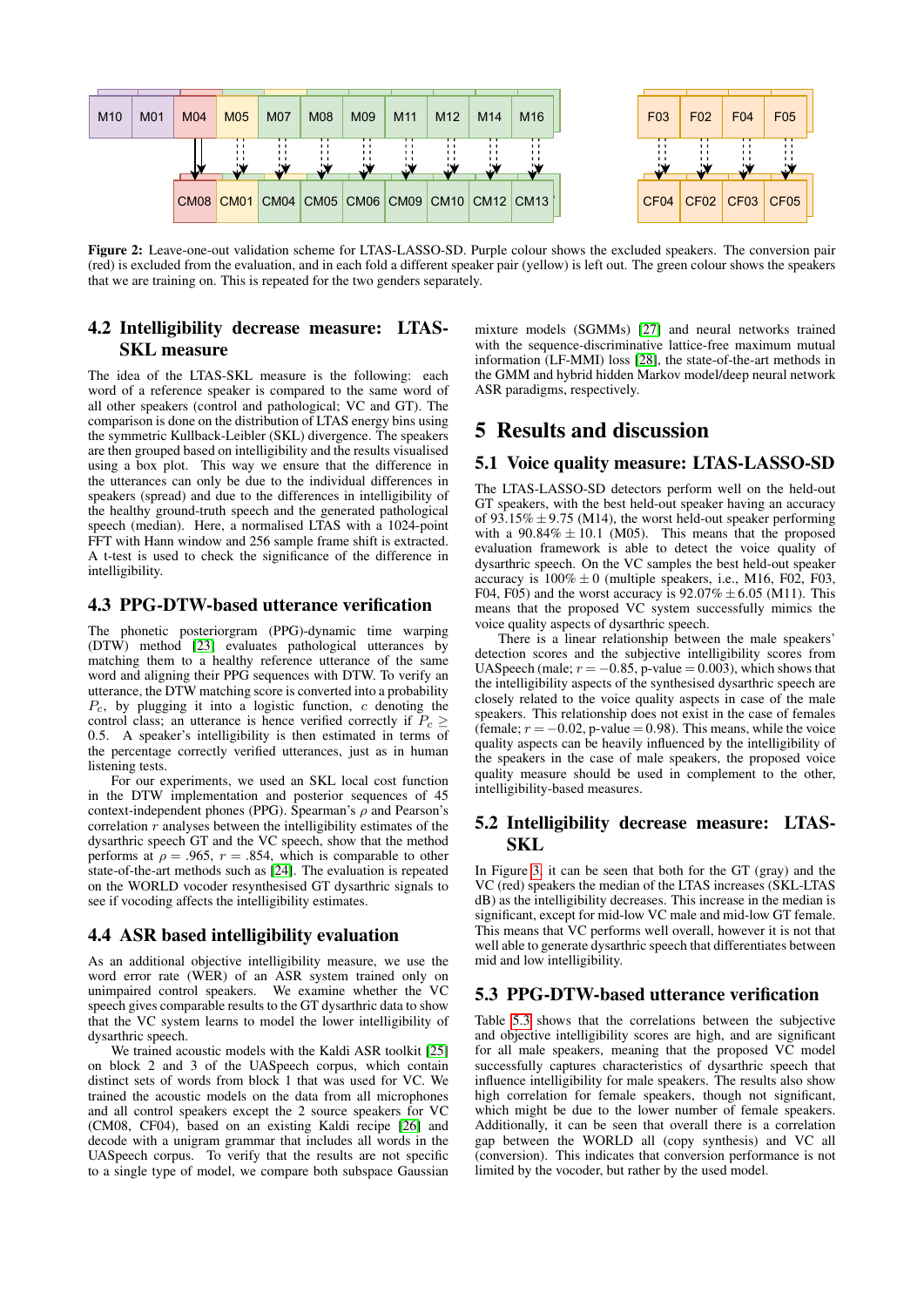

<span id="page-3-0"></span>Figure 3: Result of the LTAS-SKL analysis. A grey interquartile range (IQR) indicates original samples, a red IQR indicates VC samples. The center line indicates the median. (\*\*\*)  $p < .001$  (\*\*)  $p < .01$  (\*)  $p < .05$ , otherwise not significant. Number of speakers are written in parentheses. The ground truth control speakers of are plotted twice on each panel for easier comparison.

| Data                |      | p-value | r    | p-value |
|---------------------|------|---------|------|---------|
| <b>WORLD</b> all    | .954 | $***$   | .836 | ***     |
| VC all              | .448 | ∗       | .481 | ∗       |
| WORLD male          | .940 | ***     | .807 | $**$    |
| VC male             | .735 | $***$   | .594 | ×       |
| <b>WORLD</b> female | 1.0  | ***     | .957 | $\ast$  |
| VC female           | .774 | 0.229   | .720 | 0.279   |

Table 1: Pearson's and Spearman's correlation between subjective intelligibility score (from UASpeech) and predicted intelligibility by PPG-DTW. (\*)  $p < .1$  (\*\*)  $p < .05$ .



<span id="page-3-1"></span>Figure 4: WER results grouped by intelligibility of the target speakers, comparing GT and VC speech using original and adjusted tempo (VC adj).

#### 5.4 ASR-based intelligibility evaluation

Figure [4](#page-3-1) shows the WER obtained with the two ASR systems for the low to highly intelligible dysarthric and the control speakers. As expected, the GT speech data (solid lines) exhibits a steep drop in error rates as intelligibility increases. The VC speech mirrors this decrease. When the speech rate is adjusted (dotted lines), the WERs resemble the ground truth more closely. This is consistent with previous work that has shown slower speaking rates of dysarthric speech to harm ASR performance [\[29\]](#page-4-26). However, the same pattern of fewer errors when intelligibility is higher is still apparent without tempo adjustment (dashed lines). This shows that the VC system learns to manipulate the speech in such a way that makes it harder for an ASR system trained only on control speech to recognise it correctly. Both when synthesising healty and dysarthric speech, we expect the VC speech to perform slightly worse than the GT because of the added noise introduced by the VC, which does not match the acoustic conditions of the ASR training data. We observe the same broad pattern for SGMM (green) and LF-MMI (orange) models, indicating that our analysis generalises across different types of acoustic models.

### 6 Conclusion

In this paper, we proposed an objective evaluation framework for pathological speech synthesis. The proposed framework (1) captures the voice quality aspects of pathological speech, and consistently shows the decrease in intelligibility of synthesised dysarthric speech compared to healthy speech using the (2) LTAS-SKL (3) PPG-DTW (4) and an ASR-based methods. Simultaneously, we have developed and evaluated a proof-ofconcept CycleGAN-VC system which (1) mimics the voice quality of dysarthric speech, (2,3,4) can exhibit different levels of speech intelligibility (4) and shows that this decrease in intelligibility is independent of the decrease in speech rate.

### 7 Acknowledgements

This project has received funding from the EU H2020 research and innovation programme under MSCA grant agreement No 766287 (TAPAS). The Department of Head and Neck Oncology and surgery of the Netherlands Cancer Institute receives a research grant from Atos Medical (Hörby, Sweden), which contributes to the existing infratructure for quality of life research.